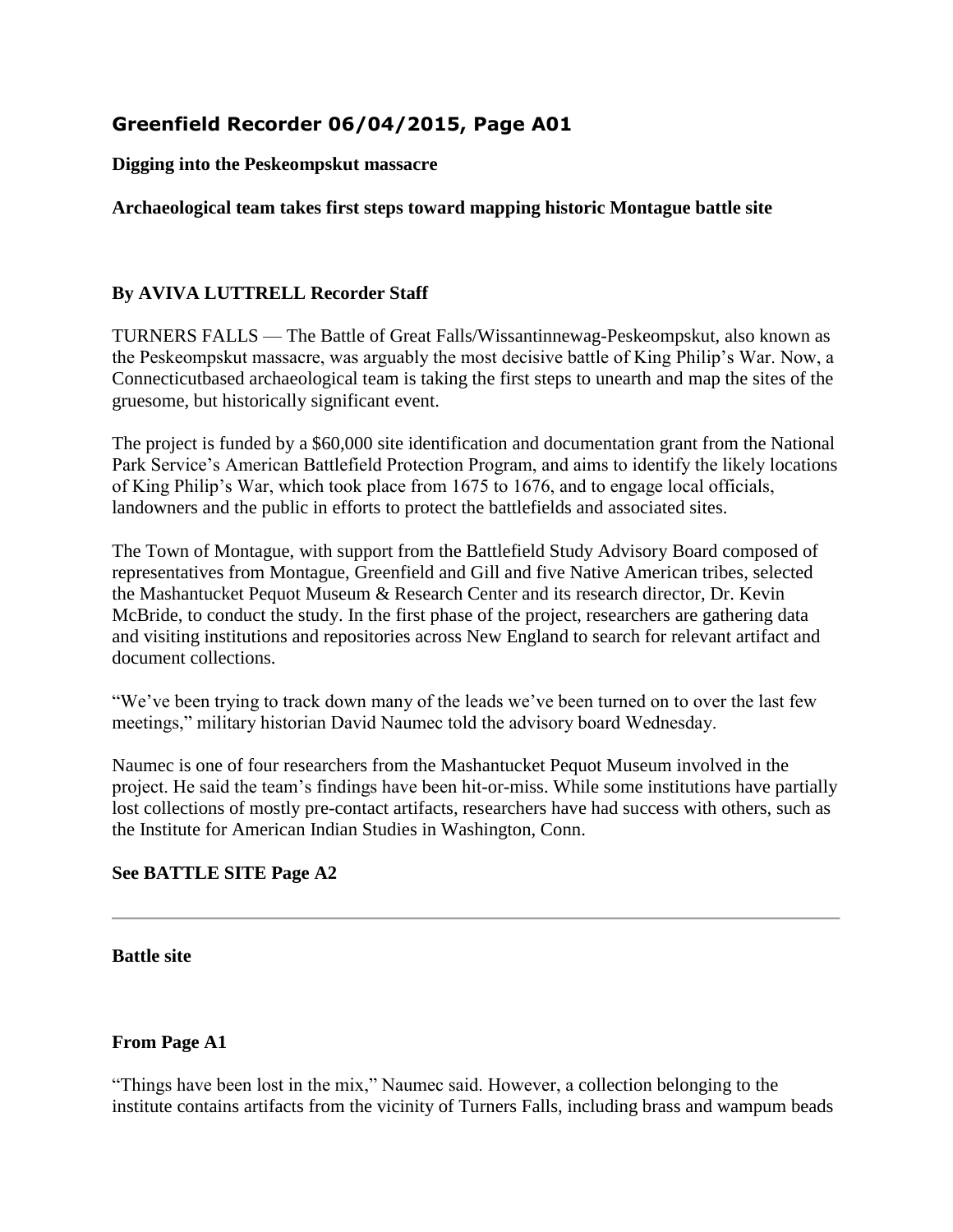attributed to seven contact-period graves excavated on Fort Hill at Riverside between 1914 and 1915. Naumec said the team is pursuing those leads.

Project coordinator David Brule of Erving suggested the advisory board discuss how to coax out local individuals with collections of their own.

"Through the course of this research, we'll be able to fully document (artifacts), figure out where they came from and where they should go now," Naumec said.

He added that the University of Massachusetts and the Massachusetts Historical Commission are two stones that the team has not yet turned, and contacting those institutions is one of the next big steps in this phase of the project.

Researchers will also gather oral histories from the Narragansett, Mashpee Wampanoag, Wampanoag of Gay Head, Nipmuck and Stockbridge-Munsee-Mohican tribes.

"This is a unique opportunity to allow the tribes to give their narratives of what happened," Brule said.

During the battle, which took place May 19, 1676, more than 150 colonial militia attacked a village and killed approximately 200 Natives in less than an hour, according to a historical context provided in the team's proposal. After the massacre, Native men from several other area villages mobilized and attacked colonists, killing 38, including commander of the English militia Capt. William Turner, after whom the village of Turners Falls is named.

In the first phase of the project, researchers will also study existing written and oral records from both the colonial and Native perspectives, historical archaeological research, military terrain analysis and conduct windshield and walkover surveys.

But despite the technical aspects of the project, Stockbridge-Munsee-Mohican tribe representative Bonney Hartley said, "The whole purpose behind this should be to understand and heal and be cognizant that these are people's lives we're talking about."

The board hopes this research will be the first step in a longer-term project. A draft of the team's technical report is due Oct. 1 and if all goes well, the board plans to apply for further funding in January to support a second phase of the study.

According to Brule, the next stage will involve the support of the community, as researchers will need the permission of landowners to conduct archaeological excavations on their property.

"We all need to work close enough with community members," Naumec said. "Ultimately, the landholder has the complete power."

Joe Graveline, advisory board member and president of Franklin County native advocacy group the Nolumbeka Project, warned that many residents have had bad experiences in the past dealing with researchers.